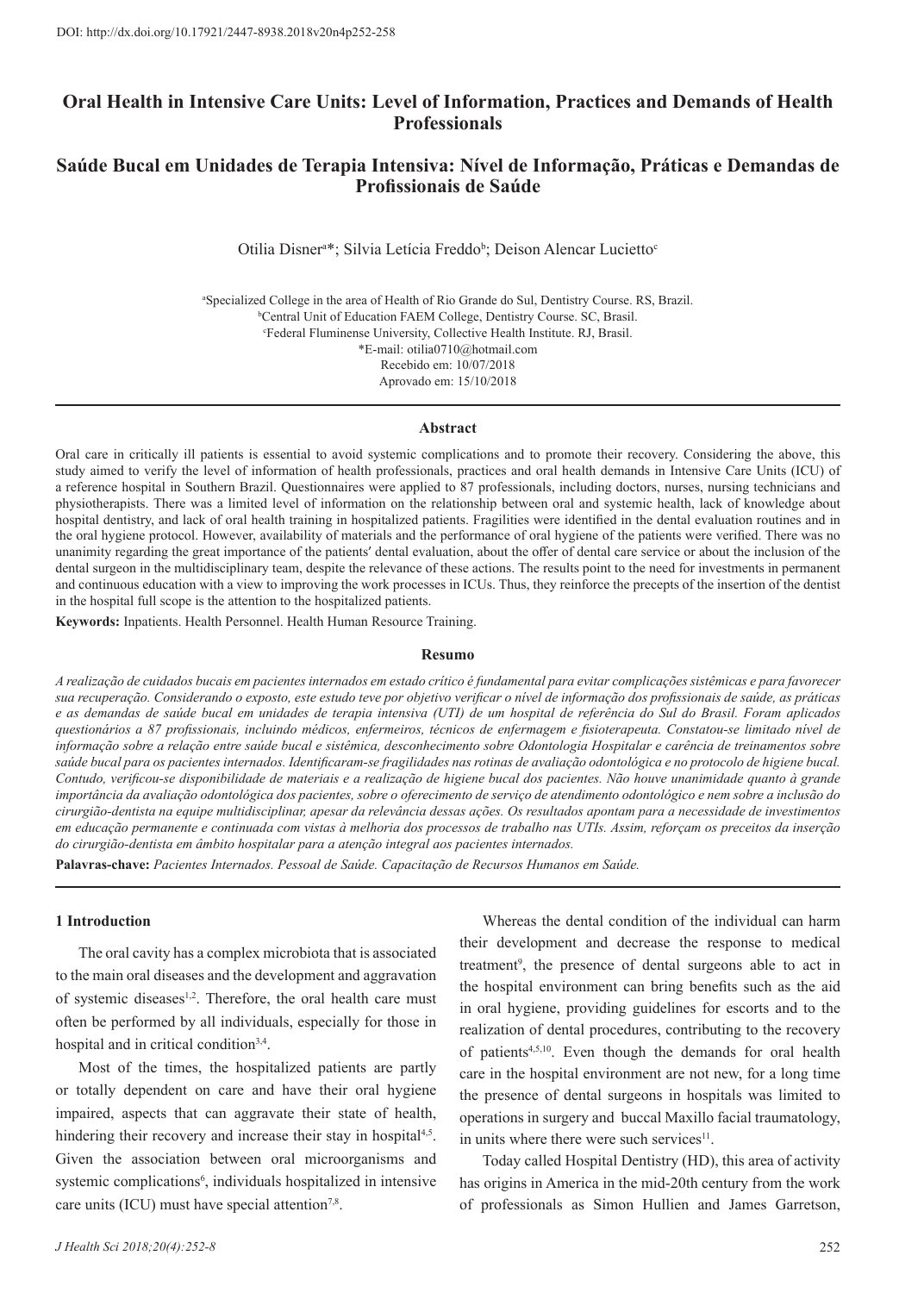who drove the creation of the Department of Dentistry in the Hospital of Philadelphia, by the Committee of dental service of the *American Dental Association* (ADA). In Brazil, the area gained momentum from 2004 with the creation of the Brazilian Association of Dentistry Hospital (ABRAOH)<sup>7.</sup>

HD is defined as the area of Dentistry that works in conjunction with a multidisciplinary team with the goal of providing full and humanized care to patients within the hospital, performing educational actions, preventive, diagnostic, therapeutic and palliative in oral health. It has its focus of action, therefore, in the care of the patient's oral amendments, either admitted or in domicile 9,10,12,13.

With this perspective, the surgeon dentist becomes a part of the multidisciplinary team, with the doctors, nurses, physiotherapists, dieticians and technicians/assistants in nursing, assuming the responsibilities of the treatment and acting so that the oral health care can help in the patients' recovery, within a holistic vision of health<sup>7</sup>. This presence assumes greater importance in the ICU, in view of the specificities and needs of patients in more serious situation $8,14$ .

The insertion of the dental surgeon in the hospital environment has its bases in different instruments: The Dental Code of Ethics, which defines the competence of professionals in hospital and assist patients in hospitals $15$ ; in the resolution of the Federal Council of Dentistry (CFO)#. 162/2015, which recognizes the HD; in the Resolution CFO#. 163/2015 which conceptualizes the HD and defines the performance of the surgeon-dentist enabled to exercise  $it^{13,16}$ ; as well as in the Project of Law N. 2.776/2008 (conduct) which provides for the compulsory presence of dental professionals in the ICU and in medium and large hospitals to keep patients under conditions of admission<sup>17</sup>.

Despite this, the presence of dental professionals in a hospital environment is restricted<sup>10</sup> and most of the population/ health professionals has no information about the performance of the surgeon-dentist within the hospital<sup>11</sup>. It is believed, therefore, that these aspects reveal weaknesses in the offer of shares of oral health care, in recognition of its importance in the sector and in their own training in health.

In view of the growing discussions around HD, fostered by the recognition of professional qualifications by the CFO in 2015, the objective of this study was to verify the level of information from health professionals, the practices and the demands of oral health in the ICU of a reference hospital in the South of Brazil.

### **2 Material and Methods**

It is cross-sectional descriptive study, conducted in a large hospital in the Southern Region of the country, chosen for being a reference for various medical specialties and the ease of access to research. At the time of the survey, the unit had more than 700 beds and 3 thousand employees, providing services through the Unified Health System (SUS), covenants, and private plans.

All the 20 on-duty doctors, 20 nurses, 10 physiotherapists and 90 nursing technicians were invited to participate i (totaling 140 eligible professionals) who acted directly on attention to patients in cardiac ICU" and "ICU", having as inclusion criteria: Individuals of both sexes; regardless of age, education, training time and areas in the hospital. Individuals not located in their place of work after three attempts, and those who refused to respond to the survey were excluded.

All ethical precepts laid down in the Resolution CNS/MS N°. 466/2012 were respected. The research was approved by the Research Commission of the Hospital and the research project was approved via *Plataforma Brasil* under the Opinion N°. 1.858.654. The professionals received a Free and Informed Consent Form (ICF) which contained all the information about the research, so that they could evaluate and issue their consent regarding the participation.

The data collection occurred through a self-administered questionnaire completed by contemplating sociodemographic variables and 26 multiple choice questions about level of information, practices and demands for oral health actions, as well as on the opinion of the importance of the presence of dental surgeon in the care of hospitalized patients.

The questionnaire was developed by the researchers themselves, having questions based on other studies $18,19$  and other built specifically for this research, because there no validated instruments were located that beheld all the variables that were intended to be investigated.

It was previously tested with five health professionals who worked in the hospital environment (but that did not meet the inclusion criteria). Small adjustments were performed on the instrument with a view to clarity of issues.

The data collection was performed by the same person, previously trained, through 20 visits to the hospital, between the months of January and February 2017. In case of unavailability of time of participants, the questionnaire was left under the responsibility of the nurse manager of the sector and collected at another time. The obtained data were transferred to the program *Microsoft Excel* (2016) and analyzed by means of descriptive statistical analysis procedures in the program itself.

## **3 Results and Discussion**

Of the initial sample of survey (n=140), nine professionals were not located (because they acted in shifts) and 44 chose not to participate. Therefore, there was a final response rate of 62.1%, when 87 professionals answered the questionnaire, being 68 women (76.0%). Ages range from 22 to 53 years, with an average of 34 years. As to the place of work, 47 professionals (54.0%) worked in the ICU and 40 (46.0%) in the Cardiology ICU. There was a predominance of nursing technicians  $(65, 74.7%)$ , followed by nurses  $(15, 17.2%)$ , physicians (6, 6.9%), and physiotherapist (1, 1.1%). Five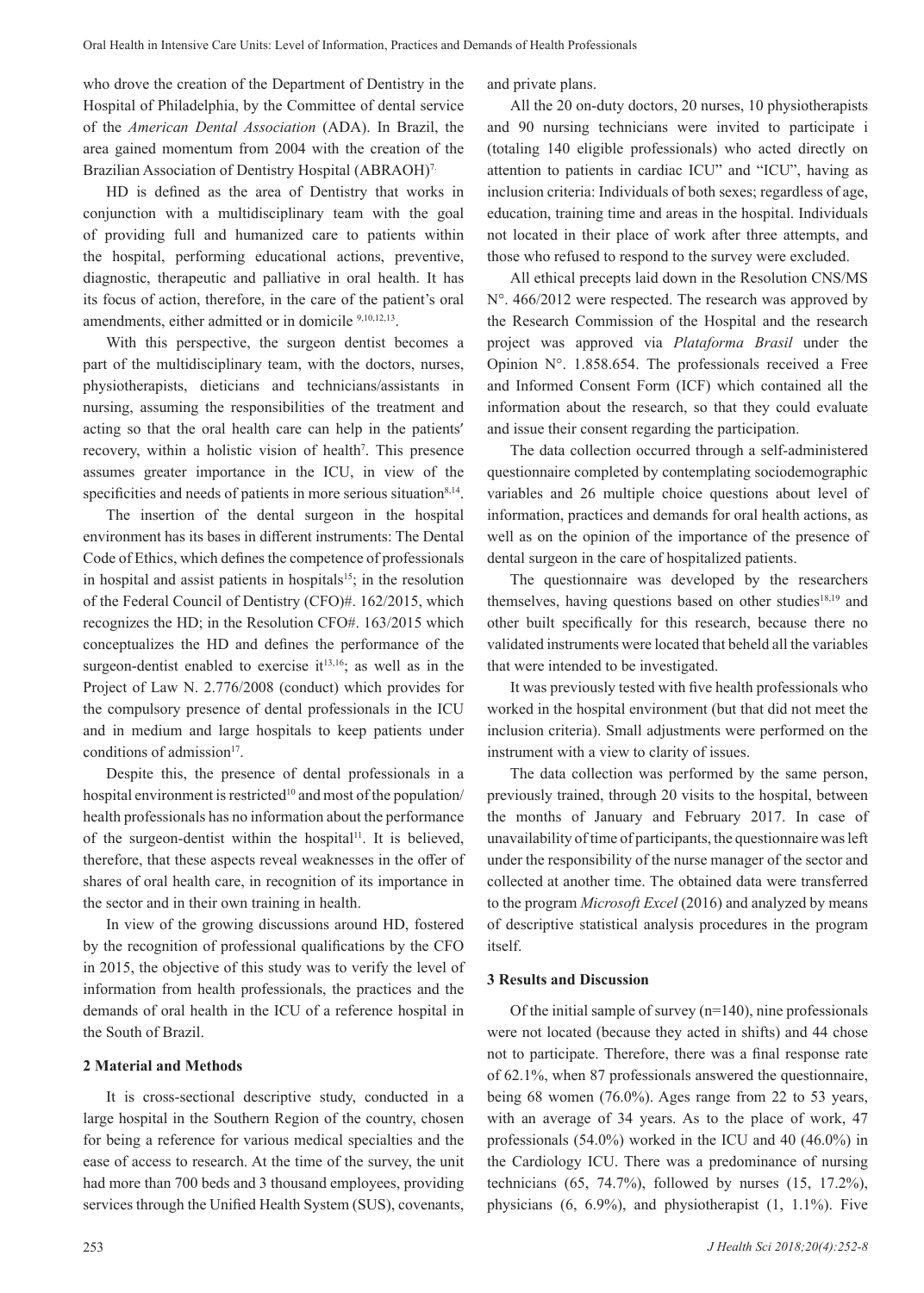professionals were specialists: four doctors and a nurse.

As to the level of information, it was found that 91.9% of health professionals believed that oral diseases could interfere with systemic conditions of hospitalized patients, 77.0% believed that medications used by the patient could change your oral health and 80.4% believed that dental treatment contribute to medical treatment. However, 54.1% had already heard of HD and 97.7% had never received training within the hospital on oral health of hospitalized patients (Table 1).

**Table 1**- Level of information of health professionals working in ICUs on the relationship between oral health and systemic health, OH - 2017

| <b>Variable</b>                                                                                             | N  | $\frac{0}{0}$ |
|-------------------------------------------------------------------------------------------------------------|----|---------------|
| Do you believe that periodontal diseases can interfere in<br>systemic conditions of a hospitalized patient? |    |               |
| Yes                                                                                                         | 80 | 91.9          |
| N <sub>0</sub>                                                                                              | 07 | 8.1           |
| Do you believe that the medications used by the patient can<br>change the oral health?                      |    |               |
| Yes                                                                                                         | 67 | 77.0          |
| No                                                                                                          | 20 | 23.0          |
| Do you consider that the dental treatment will contribute to<br>medical treatment?                          |    |               |
| Yes                                                                                                         | 70 | 80.4          |
| No                                                                                                          | 03 | 3.5           |
| I do not know                                                                                               | 14 | 16.1          |
| Have you ever heard in hospital dentistry?                                                                  |    |               |
| Yes                                                                                                         | 47 | 54.1          |
| No                                                                                                          | 40 | 45.9          |
| Have your ever received any training within the hospital on<br>oral health of the hospitalized patient?     |    |               |
| Yes                                                                                                         | 02 | 2.3           |
| No                                                                                                          | 85 | 97.7          |

**Source:** The research data

As regards the practice of dental assessment performed in the ICU, 56.3% indicated that the patients had never received dental assessment, 85.1% indicated that there was in the hospital a protocol to request dental assessment for hospitalized patients and 77.0% believed that patients needed the evaluation of a dental surgeon. Even understanding the importance of dental monitoring, only 55.2% used to always observe the oral health conditions of hospitalized patients, and the teeth of the aspects most commonly observed (96.5%) (Table 2).

**Table 2**- Dental evaluation practices according to health professionals working in ICUs - 2017

| $\mu$ onessionais working in recos - 2017                                                           |    | Continua      |
|-----------------------------------------------------------------------------------------------------|----|---------------|
| Variable                                                                                            | N  | $\frac{0}{0}$ |
| In general, to what extent is the dental evaluation carried out<br>of the hospitalized patients?    |    |               |
| Always                                                                                              | 03 | 3.5           |
| Sometimes                                                                                           | 35 | 40.2          |
| Never                                                                                               | 49 | 56.3          |
| Is there any protocol at the hospital to request the dental<br>evaluation of hospitalized patients? |    |               |
| N <sub>o</sub>                                                                                      | 74 |               |

|                                                                                                                  |    | Continuação. |  |  |
|------------------------------------------------------------------------------------------------------------------|----|--------------|--|--|
| N<br>Variable                                                                                                    |    |              |  |  |
| Yes                                                                                                              | 13 | 14.9         |  |  |
| Do you consider that patients hospitalized in your sector of<br>activity in the Hospital need dental assessment? |    |              |  |  |
| Yes                                                                                                              | 67 | 77.0         |  |  |
| No                                                                                                               | 20 | 23.0         |  |  |
| To what extent do you observe the oral health conditions of<br>hospitalized patients?                            |    |              |  |  |
| Always                                                                                                           | 48 | 55.2         |  |  |
| Sometimes                                                                                                        | 36 | 41.3         |  |  |
| Never                                                                                                            | 03 | 3.5          |  |  |
| What do you usually observe in the oral cavity of hospitalized<br>patients? *                                    |    |              |  |  |
| Teeth                                                                                                            | 84 | 96.5         |  |  |
| Halitosis                                                                                                        | 74 | 85.0         |  |  |
| Mouth sores                                                                                                      | 66 | 75.9         |  |  |
| Gums                                                                                                             | 57 | 65.5         |  |  |
| Dryness of mouth                                                                                                 | 54 | 62.1         |  |  |
| Presence of spots in the mouth                                                                                   | 27 | 31.0         |  |  |

\* More than one alternative might be ticked

**Source:** The research data

However, 74.7% answered that they always performed the patients' oral hygiene and 96.5% reported that there is material available for the sanitization of the oral cavity of hospitalized patients, being the oral chlorhexidine 0.12% the most commonly used material (86.2%). The nursing technicians were professionals who most practiced the patients' oral hygiene (95.5%). Of the total number of participants, 78.1% reported that always performed the oral hygiene and 14.9% reported always perform oral hygiene instruction to the patients' caretakers (Table 3).

**Table 3**- Oral hygiene practices performed in the ICU according to health professionals - 2017 Continua...

| Variable                                                                                                   | N  | Сопинца<br>$\frac{0}{0}$ |
|------------------------------------------------------------------------------------------------------------|----|--------------------------|
| Is there any protocol at the hospital to perform the buccal                                                |    |                          |
| hygiene of hospitalized patients?                                                                          |    |                          |
| No                                                                                                         | 47 | 54.0                     |
| Yes                                                                                                        | 40 | 46.0                     |
| In general, to what extent is the buccal hygiene performed                                                 |    | of                       |
| the hospitalized patients?                                                                                 |    |                          |
| Always                                                                                                     | 65 | 74.7                     |
| Sometimes                                                                                                  | 17 | 19.6                     |
| Never                                                                                                      | 05 | 5.7                      |
| Are there materials available to the oral hygiene of patients?                                             |    |                          |
| No                                                                                                         | 03 | 3.5                      |
| Yes                                                                                                        | 84 | 96.5                     |
| What materials does the hospital make available to perform the<br>buccal hygiene of hospitalized patients? |    |                          |
| Chlorhexidine 0.12%                                                                                        | 75 | 86.2                     |
| Oral hygiene package (gauze + tweezers + basin)                                                            | 58 | 66.6                     |
| Cetylpyridinium chloride                                                                                   | 06 | 6.9                      |
| Dental swabs                                                                                               | 06 | 6.9                      |
| Toothbrush and toothpaste                                                                                  | 04 | 4.6                      |
| What professionals usually perform the buccal hygiene of<br>hospitalized patients?                         |    |                          |
| Nursing Technicians                                                                                        | 83 | 95.5                     |
| Family members                                                                                             | 02 | 2.3                      |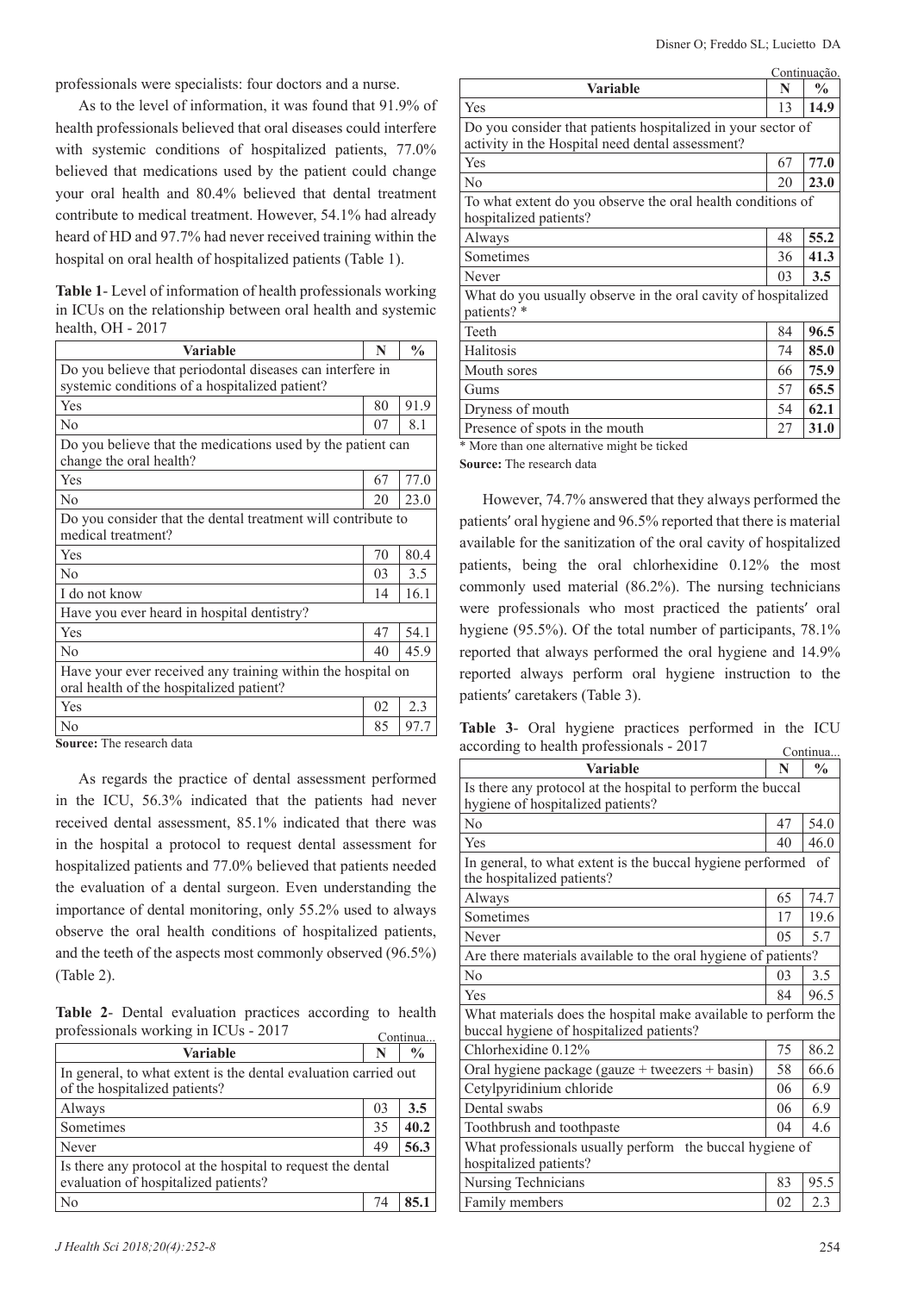Oral Health in Intensive Care Units: Level of Information, Practices and Demands of Health Professionals

|                                                                                                                         |                | Continuação.  |
|-------------------------------------------------------------------------------------------------------------------------|----------------|---------------|
| <b>Variable</b>                                                                                                         | N              | $\frac{0}{0}$ |
| Nurse                                                                                                                   | 0 <sub>1</sub> | 1.1           |
| Own patient                                                                                                             | 0 <sub>1</sub> | 1.1           |
| Do you usually perform the buccal hygiene of<br>hospitalized patients?                                                  |                |               |
| No                                                                                                                      | 03             | 3.5           |
| No, but I ask another professional to do it.                                                                            | 18             | 20.4          |
| l Yes                                                                                                                   | 68             | 78.1          |
| Are the family members and caretakers guided<br>about how to perform the buccal hygiene of the<br>hospitalized patient? |                |               |
| Always                                                                                                                  | 13             | 14.9          |
| Sometimes                                                                                                               | 35             | 40.2          |
| Never                                                                                                                   | 39             | 44.9          |
| * More than one alternative might be ticked                                                                             |                |               |

**Source:** The research data

Regarding the demands for oral health actions in ICUs, 83.9% of professionals believed that the hospitalized patients needed dental treatment. Nevertheless, in case they realized it was necessary, only 27.6% always directed the patients for dental treatment. According to 63.2% of the hospital offered no specific service for the implementation of dental treatment (Table 4).

**Table 4** - Demands for oral health in relation to the needs of dental treatment in the ICU, responsible for actions and evaluation of insertion of the dental surgeon in the hospital environment - 2017

| $\frac{0}{0}$<br>Variable<br>N<br>Do you consider that patients hospitalized in your sector/unit<br>of the Hospital need dental treatment?<br>No<br>16.1<br>14<br>Yes<br>83.9<br>73<br>If you observe that patients need dental treatment, to what<br>extent do you refer them to such services?<br>27.6<br>24<br>Always<br>Sometimes<br>26<br>29.9<br>42.5<br>37<br>Never<br>Does the Hospital provide any service of dental treatment to<br>hospitalized patients?<br>63.2<br>No<br>55<br>36.8<br>32<br>Yes<br>Who should be responsible, in Hospital, for observing the oral<br>health conditions of the hospitalized patient? *<br>66.6<br>58<br>Nursing Technicians<br>Nurse<br>52<br>59.8<br>51<br>58.6<br>Doctor<br>36.8<br>32<br>Dental Surgeon<br>26<br>29.9<br>Family members<br>20.7<br>Technician in oral health<br>18<br>13.8<br>Assistants in oral health<br>12<br>Who should be responsible, in Hospital, for performing the<br>oral hygiene of the hospitalized patient? *<br>86.2<br>Nursing Technicians<br>75<br>36.8<br>32<br>Family members<br>16.1<br><b>Nurse</b><br>14<br>16.1<br>Technician in oral health<br>14<br>Assistants in oral health<br>5.7<br>05 | $\mathsf{C}_{\mathsf{H}}$ v hominum - 2017 |  | Continua |
|------------------------------------------------------------------------------------------------------------------------------------------------------------------------------------------------------------------------------------------------------------------------------------------------------------------------------------------------------------------------------------------------------------------------------------------------------------------------------------------------------------------------------------------------------------------------------------------------------------------------------------------------------------------------------------------------------------------------------------------------------------------------------------------------------------------------------------------------------------------------------------------------------------------------------------------------------------------------------------------------------------------------------------------------------------------------------------------------------------------------------------------------------------------------------------|--------------------------------------------|--|----------|
|                                                                                                                                                                                                                                                                                                                                                                                                                                                                                                                                                                                                                                                                                                                                                                                                                                                                                                                                                                                                                                                                                                                                                                                    |                                            |  |          |
|                                                                                                                                                                                                                                                                                                                                                                                                                                                                                                                                                                                                                                                                                                                                                                                                                                                                                                                                                                                                                                                                                                                                                                                    |                                            |  |          |
|                                                                                                                                                                                                                                                                                                                                                                                                                                                                                                                                                                                                                                                                                                                                                                                                                                                                                                                                                                                                                                                                                                                                                                                    |                                            |  |          |
|                                                                                                                                                                                                                                                                                                                                                                                                                                                                                                                                                                                                                                                                                                                                                                                                                                                                                                                                                                                                                                                                                                                                                                                    |                                            |  |          |
|                                                                                                                                                                                                                                                                                                                                                                                                                                                                                                                                                                                                                                                                                                                                                                                                                                                                                                                                                                                                                                                                                                                                                                                    |                                            |  |          |
|                                                                                                                                                                                                                                                                                                                                                                                                                                                                                                                                                                                                                                                                                                                                                                                                                                                                                                                                                                                                                                                                                                                                                                                    |                                            |  |          |
|                                                                                                                                                                                                                                                                                                                                                                                                                                                                                                                                                                                                                                                                                                                                                                                                                                                                                                                                                                                                                                                                                                                                                                                    |                                            |  |          |
|                                                                                                                                                                                                                                                                                                                                                                                                                                                                                                                                                                                                                                                                                                                                                                                                                                                                                                                                                                                                                                                                                                                                                                                    |                                            |  |          |
|                                                                                                                                                                                                                                                                                                                                                                                                                                                                                                                                                                                                                                                                                                                                                                                                                                                                                                                                                                                                                                                                                                                                                                                    |                                            |  |          |
|                                                                                                                                                                                                                                                                                                                                                                                                                                                                                                                                                                                                                                                                                                                                                                                                                                                                                                                                                                                                                                                                                                                                                                                    |                                            |  |          |
|                                                                                                                                                                                                                                                                                                                                                                                                                                                                                                                                                                                                                                                                                                                                                                                                                                                                                                                                                                                                                                                                                                                                                                                    |                                            |  |          |
|                                                                                                                                                                                                                                                                                                                                                                                                                                                                                                                                                                                                                                                                                                                                                                                                                                                                                                                                                                                                                                                                                                                                                                                    |                                            |  |          |
|                                                                                                                                                                                                                                                                                                                                                                                                                                                                                                                                                                                                                                                                                                                                                                                                                                                                                                                                                                                                                                                                                                                                                                                    |                                            |  |          |
|                                                                                                                                                                                                                                                                                                                                                                                                                                                                                                                                                                                                                                                                                                                                                                                                                                                                                                                                                                                                                                                                                                                                                                                    |                                            |  |          |
|                                                                                                                                                                                                                                                                                                                                                                                                                                                                                                                                                                                                                                                                                                                                                                                                                                                                                                                                                                                                                                                                                                                                                                                    |                                            |  |          |
|                                                                                                                                                                                                                                                                                                                                                                                                                                                                                                                                                                                                                                                                                                                                                                                                                                                                                                                                                                                                                                                                                                                                                                                    |                                            |  |          |
|                                                                                                                                                                                                                                                                                                                                                                                                                                                                                                                                                                                                                                                                                                                                                                                                                                                                                                                                                                                                                                                                                                                                                                                    |                                            |  |          |
|                                                                                                                                                                                                                                                                                                                                                                                                                                                                                                                                                                                                                                                                                                                                                                                                                                                                                                                                                                                                                                                                                                                                                                                    |                                            |  |          |
|                                                                                                                                                                                                                                                                                                                                                                                                                                                                                                                                                                                                                                                                                                                                                                                                                                                                                                                                                                                                                                                                                                                                                                                    |                                            |  |          |
|                                                                                                                                                                                                                                                                                                                                                                                                                                                                                                                                                                                                                                                                                                                                                                                                                                                                                                                                                                                                                                                                                                                                                                                    |                                            |  |          |
|                                                                                                                                                                                                                                                                                                                                                                                                                                                                                                                                                                                                                                                                                                                                                                                                                                                                                                                                                                                                                                                                                                                                                                                    |                                            |  |          |
|                                                                                                                                                                                                                                                                                                                                                                                                                                                                                                                                                                                                                                                                                                                                                                                                                                                                                                                                                                                                                                                                                                                                                                                    |                                            |  |          |
|                                                                                                                                                                                                                                                                                                                                                                                                                                                                                                                                                                                                                                                                                                                                                                                                                                                                                                                                                                                                                                                                                                                                                                                    |                                            |  |          |
|                                                                                                                                                                                                                                                                                                                                                                                                                                                                                                                                                                                                                                                                                                                                                                                                                                                                                                                                                                                                                                                                                                                                                                                    |                                            |  |          |
|                                                                                                                                                                                                                                                                                                                                                                                                                                                                                                                                                                                                                                                                                                                                                                                                                                                                                                                                                                                                                                                                                                                                                                                    |                                            |  |          |

|    | Continuação,  |                                                                                                                         |          | Continuação,  |
|----|---------------|-------------------------------------------------------------------------------------------------------------------------|----------|---------------|
| N  | $\frac{0}{0}$ | <b>Variable</b>                                                                                                         | N        | $\frac{0}{0}$ |
| 01 | 1.1           | How important do you consider the evaluation of a surgeon                                                               |          |               |
| 01 | 1.1           | dentist in hospitalized patients?                                                                                       |          |               |
|    |               | Very Important                                                                                                          | 46       | 52.9          |
|    |               | Important                                                                                                               | 31       | 35.6          |
| 03 | 3.5           | Neither important, nor so important                                                                                     | 07       | 8.0           |
| 18 | 20.4          | Not Important                                                                                                           | $\theta$ | 0.0           |
| 68 | 78.1          | Little important                                                                                                        | 03       | 3.5           |
|    |               | How important do you consider be offered services of dental<br>treatment within the Hospital for hospitalized patients? |          |               |
|    |               | Very Important                                                                                                          | 47       | 54.0          |
| 13 | 14.9          | Important                                                                                                               | 31       | 35.6          |
| 35 | 40.2          | Neither important, nor so important                                                                                     | 04       | 4.6           |
| 39 | 44.9          | Not Important                                                                                                           | $\Omega$ | 0.0           |
|    |               | Little important                                                                                                        | 05       | 5.8           |
|    |               | How important do you consider the inclusion of dental surgeon<br>as a member of the hospital teams?                     |          |               |
|    | is in ICUs,   | Very Important                                                                                                          | 49       | 56.3          |
|    | ed patients   | Important                                                                                                               | 29       | 33.3          |
|    | ey realized   | Neither important, nor so important                                                                                     | 03       | 3.5           |
|    | patients for  | Not Important                                                                                                           | $\theta$ | 0.0           |
|    | ital offered  | Little important                                                                                                        | 06       | 6.9           |
|    |               | $\mathcal{L}$<br><b>CALLA</b> CALLACT<br>$-1$                                                                           |          |               |

\* More than one alternative might be ticked

**Source:** The research data

For 66.6% the nursing technician should be responsible for observing the oral health conditions and higher percentage (86.2%) believed that these professionals should be responsible for the oral hygiene of patients (Table 4).

A little over half (52.9%) said it is very important that a surgeon dentist evaluate the patients. A similar percentage (54.0%) reported being very important to offer a service of dental care and 56.3% considered very important the inclusion of dental surgeons in multidisciplinary teams of the hospital (Table 4).

The importance of the inclusion of oral health care in the hospital environment and in ICUs has been highlighted in various national and international publications<sup>2,6,8,18-24</sup> and was present in the recognition of professional qualifications in HD by the CFO13.16.

Although these aspects contribute to the dissemination of information and the consolidation of the field in the country, they represent important challenges regarding the recognition of HD as dental specialty by the CFO, which could increase and qualify the presence of these professionals in hospitals; and the approval of the Project of Law No. 2.776/2008, under consideration by the Federal Senate, which establishes the obligation of the presence of dental professionals in the ICU and in other public and private institutions that keep patients under conditions of admission<sup>17</sup>.

To analyze the formation of health professionals of the ICU in this study, a greater participation of nursing technicians  $(n=65)$ , followed by nurses  $(n=15)$  and physicians  $(n=6)$  was observed. Attention was drawn to the fact that there is not a dental surgeon as effective member of the teams.

The lack of dental surgeon in hospital units is common and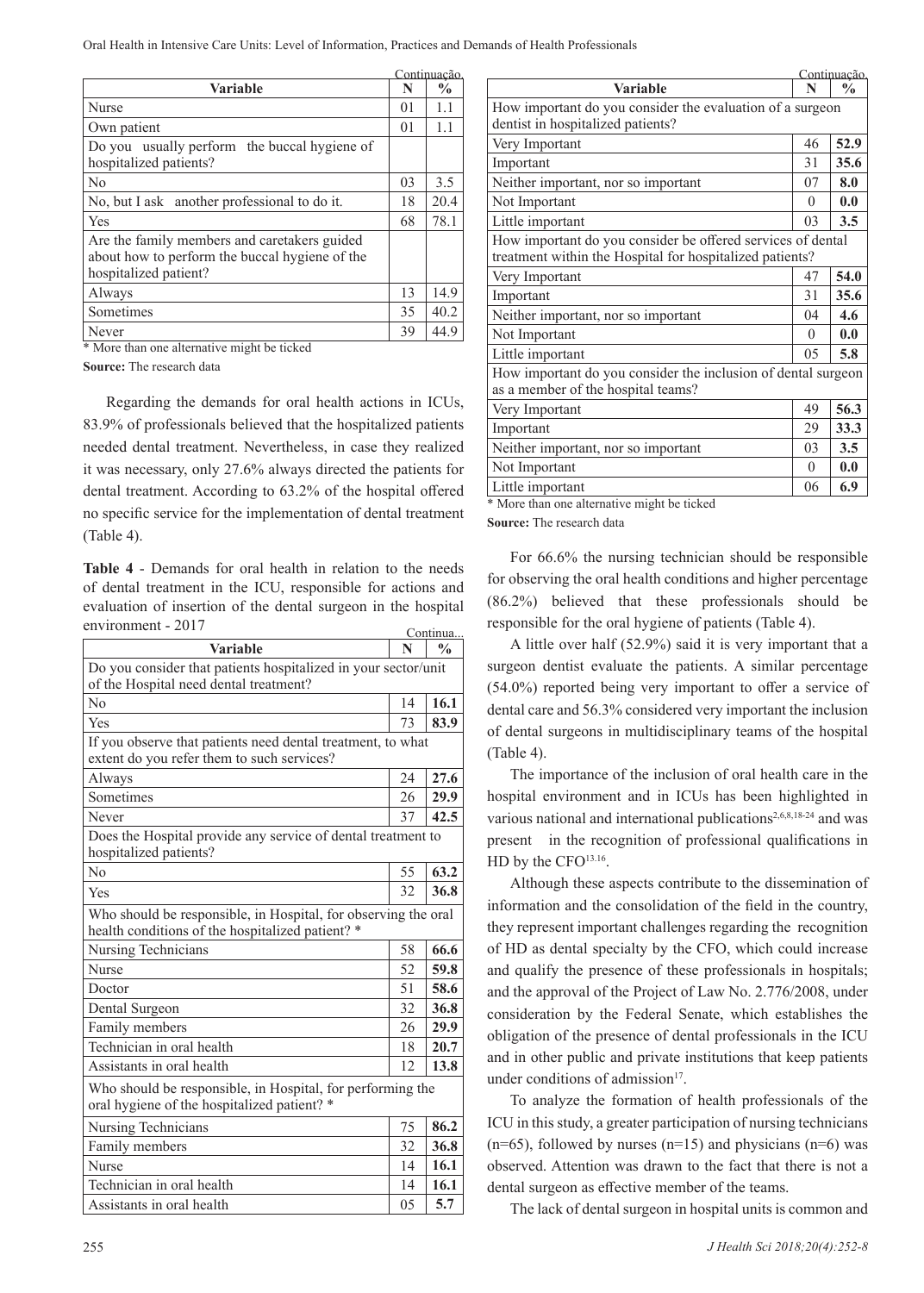has been reported in the literature<sup>14,18,20,21</sup>, falling responsibility for oral care for nurses and nursing technicians<sup>19</sup>. It is observed, especially in the ICU, that the complete oral care is often overlooked or not provided to the patient, enabling the development of respiratory infections, such as ventilatorassociated pneumonia (VAP), a source of complications and deaths 8,21,22,25,26.

In the present study, 91.9% of the professionals were found to understand that the oral diseases could interfere in the systemic conditions and 80.4% believed that dental treatment contributed to medical treatment. These results are similar to those found in a study conducted with nurses and nursing technicians of Campina Grande/PB<sup>18</sup>. However, they differ from the findings of research with nurses and nursing technicians of the city of Porto Alegre/RS, which showed that only 50% of the nurses and 28.2% of the team of technicians believed that oral hygiene is important for the prevention of VAP or another infection<sup>19</sup>.

In a study with cardiologists and Intensive Care Units doctors working in hospitals of Rio de Janeiro showed limited knowledge about periodontal medicine and about the importance of the control of oral biofilm in the maintenance of systemic health<sup>25</sup>, showing that the lack of knowledge about the relationship between oral and systemic conditions are transversal to different professional categories.

It is known that the maintenance of oral health directly influences the patients' recovery, since the oral cavity is port of entry for pathogenic microorganisms associated to systemic infections<sup>2,4,7,14</sup>, which may have an important role in the pathogenesis of coronary heart disease, cerebrovascular accidents, bacterial endocarditis, diabetes mellitus, and respiratory infection<sup>25</sup>. As the patient's oral condition may change and decrease his or her response to medical treatment, it is important that he or she receives routinely dental assessment<sup>9</sup>.

Another aspect that drew attention was the fact that only 54.1% of the professionals of ICUs have already heard of HD, corroborating the findings of other publications<sup>11</sup>, which may be explained by the fact of being a recent qualification in the field of dentistry and by training in graduate level offered until then.

A study conducted with dental surgeons of Araraquara/ SP also showed limited knowledge about HD, denoting strangeness of the own class operating in hospitals $2^7$ . This ignorance has also been highlighted at the population level, when most of the population does not know what it is, how it works and what are the procedures performed by the surgeondentist in hospital<sup>11</sup>. Thus, one should move on improvements in vocational training, in the dissemination of academicscientific publications and in actions of social communication in health, which can be performed even by their own hospitals.

According to the results of this survey, 97.7% of the participants have never received training in hospital on the oral health of hospitalized patients, highlighting gaps in the level of information and in the practices of professionals.

These findings were higher than those found by Oliveira et al.18, when they identified that 80.5% of nurses and nursing technicians said they would not have done any course or training to perform the oral hygiene of patients hospitalized and those of Orlandini and Lazzari<sup>19</sup> when 50% of the nursing technicians and nurses reported that they had not taken continuing education activities.

In a study with Intensive Care Units doctors and cardiologists, it was found that only 11.80% of the professionals reported having received training to assess the oral condition of their patients<sup>25</sup>, denoting that the lack of training on oral health is common in the hospital environment.

The importance of training (continuing education/ permanent) about oral care in patients under intensive treatment is supported by the findings of studies on the relationship between oral biofilm and systemic conditions of hospitalized patients6,18,22. But, for that to happen, health professionals, including nurses, need to be instructed about the practices and how to accomplish them<sup>14.19</sup>.

More than half of the respondents (56.3%) reported not existing dental evaluation in hospitalized patients, although 77.0% realize that patients needed the same. These aspects illustrate, on the one hand, limitations in the care offered and, on the other hand, the prejudice regarding dental practice in a hospital environment. Added to this is the fact that the own dental surgeons are trained to work in offices or in public health, leaving to the hospital, only the buccal-maxillo-facial<sup>7</sup> services<sup>.</sup>

According to 54.0% of professionals there is a protocol of the hospital for the oral hygiene of hospitalized patients. The lack of control protocols of oral infection or their ignorance by health professionals in hospitals is commonly observed $22.25$ , despite the perception of their importance for professionals who work in treatment units of critical patients<sup>19</sup>.

It is understood that the existence of a protocol of oral hygiene would bring greater knowledge to nursing professionals and, consequently, improve the quality of care and comfort for patients<sup>6</sup>, especially those at high risk, in intensive therapy<sup>2</sup>. This neglect with the oral hygiene of hospitalized patients reveals flaws in the assistance and the practices of health education<sup>19</sup>.

In addition, it is recommended to adopt mechanisms so that the content and dissemination of protocols, such as key messages and form of presentation, encourage favorable attitudes and behaviors, facilitating the adoption of recommendations by health professionals<sup>22</sup>. This understanding is consistent with the importance of instructing the caretakers of patients about how to make oral hygiene<sup>10</sup>, reinforcing that the hospital can also be educational<sup>9</sup>.

It was found in this study, that 74.7% indicated that the oral hygiene of patients hospitalized in the ICU was always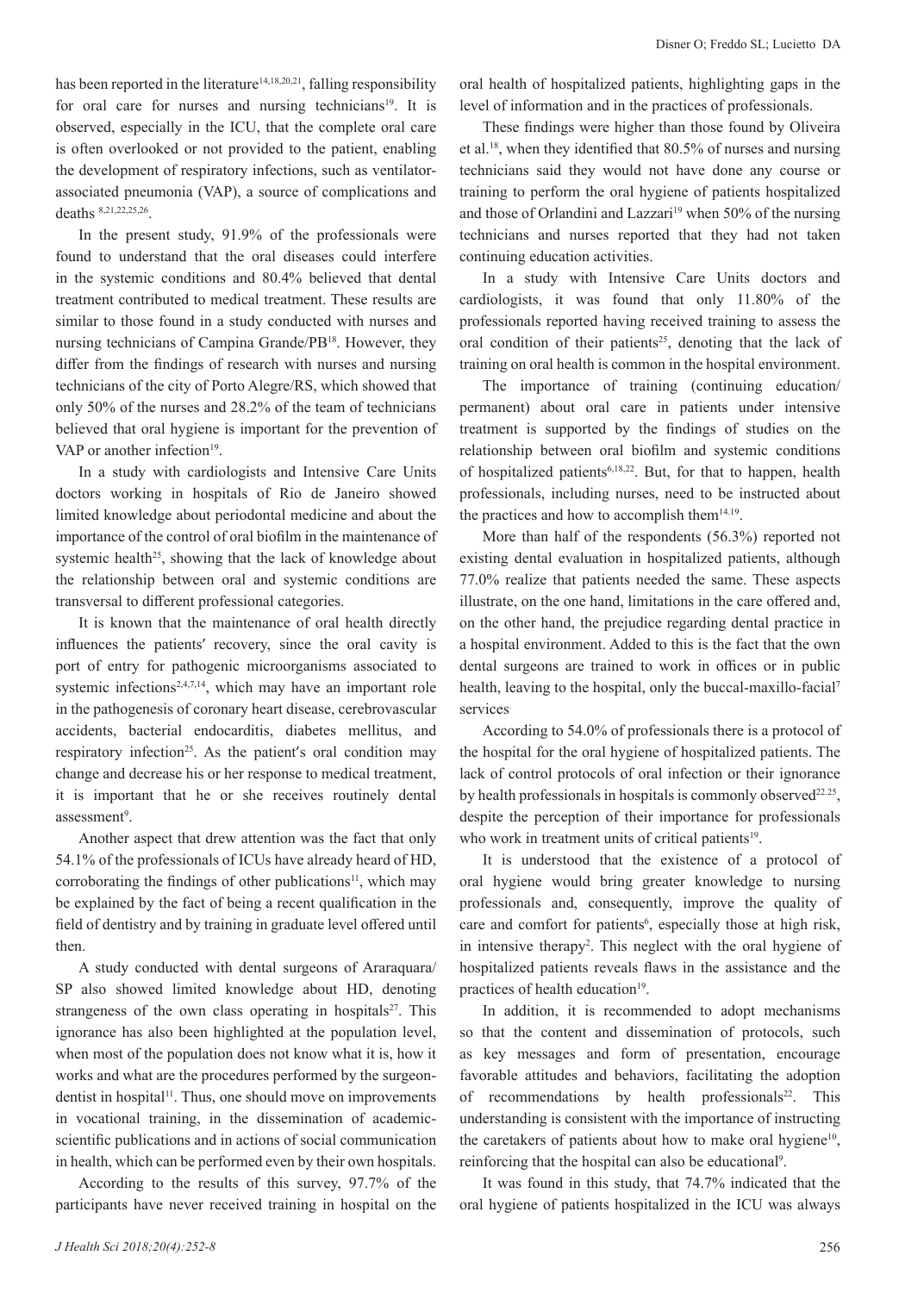held and that there is material available for this practice to be exercised. As not all professionals agreed in this respect, it is understood that there is lack of information, which may have implications for the way the procedures of oral hygiene are carried out.

Most of the professionals interviewed (86.2%) reported using chlorhexidine 0.12% for the patients' oral hygiene. It is well known that oral chlorhexidine has efficiency in biolfil chemical control, through the reduction of oral bacteria with potential colonization of the oropharynx, being its use associated with a reduction in the rates of VAP<sup>26</sup>. However, it is important that professionals are updated and seek information about the effectiveness, indication and dosage of the products available for oral hygiene<sup>25</sup>.

Although the need for dental treatment of patients who are hospitalized has been identified by 83.9% of professionals, 63.2% stated that the hospital did not offer any specific service for dental treatment. In addition, it becomes imperative to expand the supply of dental services in hospitals, given the restricted provision of dental surgeons in these spaces<sup>10</sup>.

In this study, it was observed that 66.6% of the participants stated that the responsibility for observing the oral health conditions of patients is the nursing technician and 86.2% felt that the oral hygiene should be carried out by the same professional. However, in accordance with Godói et al.<sup>7</sup> the responsibilities must be shared among doctors, dentists and the entire assistance team. It should be emphasized that training in HD, according to the guidelines of the CFO provides disciplines of hospital routine, which assumes importance of multiprofessional work<sup>16</sup>.

The inclusion of the surgeon-dentist as a member of the hospital teams was seen as very important by 56.3% of the participants of this study. It is argued, however, that the performance of this professional is of great importance for the attention and care of patients in ICUs<sup>18,28</sup>. As the oral hygiene can become precarious in a hospital environment, it is necessary to provide qualified monitoring in health promotion and treatment of oral diseases<sup>4,5,10</sup>. One should then proceed in the holistic concept of health, breaking the bounds of the specializations that characterize the formation and classic operation in health<sup>25</sup>.

Among the advantages of the presence of the surgeondentist in hospitals teams include: request for examinations; easy access to the patient who is unable to attend the clinic; integral relationship among team, patient and institution; completion of procedures with greater security; reducing the time of hospitalization; reduction of the risk of infection and the aggravation of diseases; and aid in medical treatment $12$ . When there is integration among the teams, the treatment becomes more effective for the patient, for the team and for the hospital institution itself.

These points indicate for the acquisition of different skills and abilities on the part of the surgeon-dentist in a hospital environment, in addition to those strictly to dentistry services. It is necessary to know the management and medical terminology, to know how to interpret examinations and observe the technical and administrative standards of the institution<sup>29</sup>. Thus, improvements are needed in the formation of dental students and the qualification of the professionals.

At the undergraduate level, this can be done through the insertion of the discipline of HD in the syllabus $8,27$ , preferably through experiences in the reality of different sectors, especially the ICU. It stands out, however, that training in oral care should also be included in the training of doctors, nurses and nursing technicians $19,25$ .

This study had as its main limitations the fact of having been carried out in a single institution and the size of the sample. It is believed that the rate of response (61.2%) is due to the factors related to the routines of work in the ICU. Even so, the findings are relevant because they brought information about potentialities and fragilities of oral health care in the ICU at the hospital researched, confirming findings in the literature and bringing variables still unexplored in other publications.

## **4 Conclusion**

This study identified a limited level of information of the health professionals working in the ICUs on the relationship between oral and systemic health, lack of knowledge about HD, and lack on oral health training in hospitalized patients.

As the practice of oral health, the main weaknesses were the routines of dental assessment in the ICU, the frequency and form of observation of the oral health conditions of patients, the protocol of oral hygiene and the supply of oral hygiene instructions to family and caregivers. However, the availability of materials and the practice of performing oral hygiene of patients ranked as potential of care provided.

Concerning the demands for buccal hygiene, there was no unanimity regarding the great importance of the patients' dental evaluation, about the offer of dental care service or about the inclusion of the dental surgeon in the multidisciplinary team, despite the relevance of these actions.

The findings of this study indicate mismatches among level of information from health professionals, the practices and the demands of oral health in the ICU, which presuppose the need for improvements of work processes and of oral health care to hospitalized patients. Thus, the achievement is stimulated regarding the permanent and continuing education actions on oral diseases, ways of prevention and oral hygiene with the professionals of the ICUS.

In addition, having as its horizon the advances in the field of HD in the country, it is reiterated the importance of changes in the formation of future dental surgeons, through the inclusion of knowledge and practices of oral health in the hospital environment in undergraduate courses. After all, more than ensuring oral health professionals in hospitals, one must qualify their praxis, in order to offer benefits for the patients' health, to the work of teams and for the quality of the services